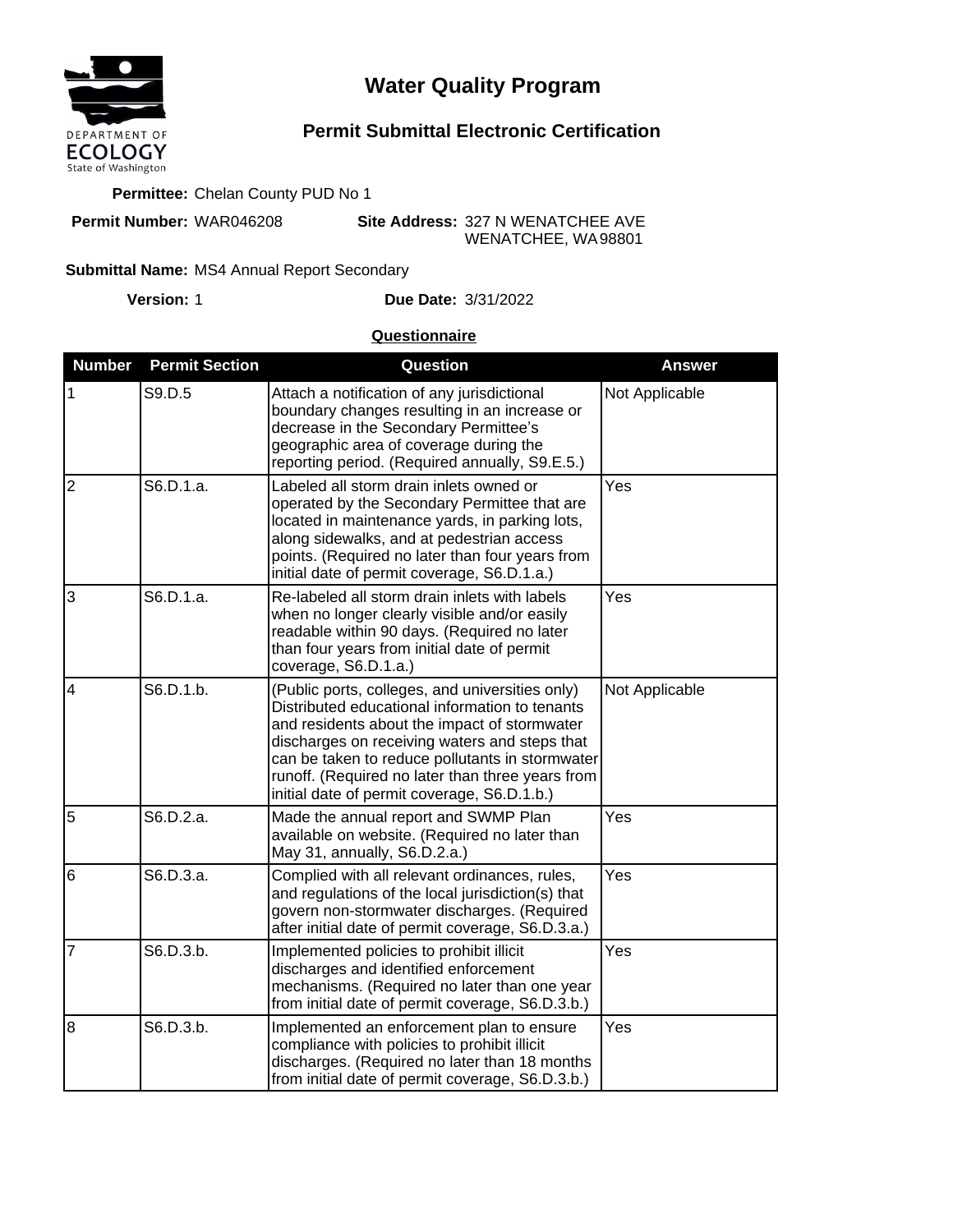| $\overline{9}$ | S6.D.3.c. | Developed a map of the storm sewer system<br>showing all known storm drain outfalls,<br>receiving waters, and areas contributing runoff<br>to each outfall. (Required no later than four and<br>one half years from initial date of permit<br>coverage, S6.D.3.c.)                                              | Yes                                                                                                                                                                                                                                                                                             |
|----------------|-----------|-----------------------------------------------------------------------------------------------------------------------------------------------------------------------------------------------------------------------------------------------------------------------------------------------------------------|-------------------------------------------------------------------------------------------------------------------------------------------------------------------------------------------------------------------------------------------------------------------------------------------------|
| 10             | S6.D.3.c. | Maintained a map of the MS4 showing all<br>known storm drain outfalls, receiving waters,<br>and areas contributing runoff to each outfall.<br>Made the map available on request to Ecology<br>or others. (Required no later than four and one<br>half years from initial date of permit coverage,<br>S6.D.3.c.) | Yes                                                                                                                                                                                                                                                                                             |
| 11             | S6.D.3.d. | Conducted field inspections and visually<br>inspected for illicit discharges at approximately<br>one third of all known MS4 outfalls. (Required<br>no later than two years from initial date of<br>permit coverage, S6.D.3.d.)                                                                                  | Yes                                                                                                                                                                                                                                                                                             |
| 12             | S6.D.3.d. | Implemented procedures to identify and<br>remove illicit discharges. (Required no later<br>than two years from initial date of permit<br>coverage, S6.D.3.d.)                                                                                                                                                   | Yes                                                                                                                                                                                                                                                                                             |
| 13             | S6.D.3.d. | Number of illicit discharges, including illicit<br>connections, eliminated during the reporting<br>period. (S6.D.3.d.)                                                                                                                                                                                          | 0                                                                                                                                                                                                                                                                                               |
| 14             | S6.D.3.e. | Implemented a spill response plan that<br>includes coordination with a qualified spill<br>responder. (Required no later than four and<br>one-half years from initial date of permit<br>coverage, S6.D.3.e.)                                                                                                     | Yes<br>Comment: We currently<br>have SPCC plans for<br>many of our facilities<br>however our Parks do<br>not require them. Spill<br>response is documented<br>in our employee training<br>module and we have<br>Rayfield Bros on<br>contract to respond to<br>spill events.                     |
| 15             | S6.D.3.f. | Provided staff training or coordinated with<br>existing training to educate staff on proper<br>BMPs for preventing illicit discharges, including<br>spills, as described in S6.D.3.f. (Required no<br>later than two years from initial date of permit<br>coverage)                                             | Yes                                                                                                                                                                                                                                                                                             |
| 16             | S6.D.4.a. | Complied with all relevant ordinances, rules,<br>and regulations of the local jurisdiction(s) that<br>govern construction phase stormwater pollution<br>prevention activities, if applicable. (Required<br>after initial date of permit coverage, S6.D.4.a.)                                                    | Yes                                                                                                                                                                                                                                                                                             |
| 17             | S6.D.4.b. | Ensured that all applicable construction<br>projects under the functional control of the<br>Secondary Permittee obtained NPDES permit<br>coverage. (Required after initial date of permit<br>coverage, S6.D.4.b.)                                                                                               | Yes<br>Comment: Chelan PUD<br>requires, in most cases,<br>that the contractor<br>acquire Construction<br><b>Stormwater Permits</b><br>prior to applicable work.<br>This is part of our<br>boilerplate contract<br>conditions. The Project<br>Manager oversees<br>compliance with the<br>permit. |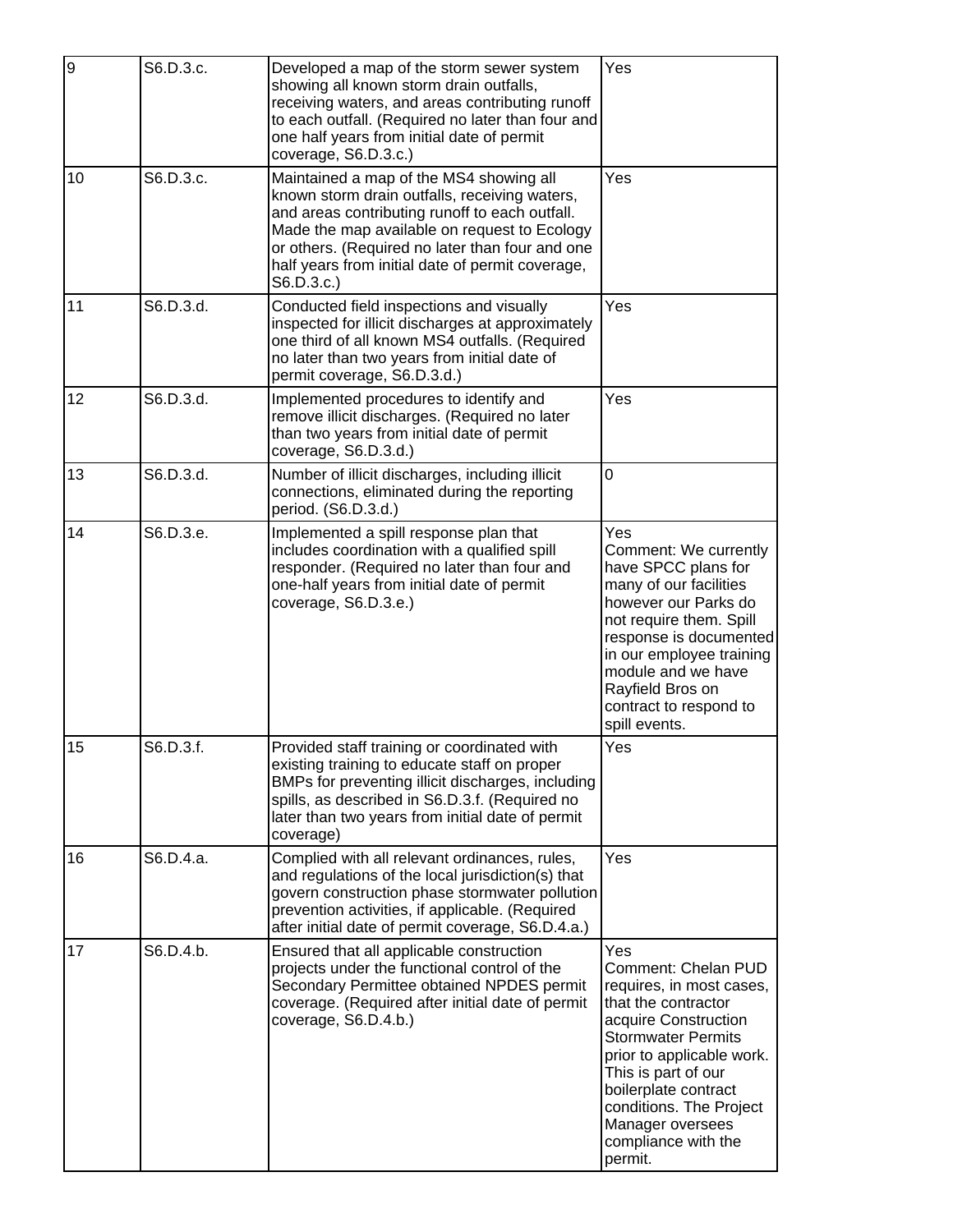| 18 | S6.D.4.c.    | Coordinated with local jurisdictions on<br>construction projects owned or operated by<br>other entities that discharge into Secondary<br>Permittee's MS4 as per S6.D.4.c. (Required<br>after initial date of permit coverage)                                                                                                                                             | Yes                                                                                                             |
|----|--------------|---------------------------------------------------------------------------------------------------------------------------------------------------------------------------------------------------------------------------------------------------------------------------------------------------------------------------------------------------------------------------|-----------------------------------------------------------------------------------------------------------------|
| 19 | S6.D.4.d.    | Provided training for relevant staff in erosion<br>and sediment control BMPs and requirements,<br>or hired trained contractors to perform the work<br>for all construction projects owned and<br>operated by the Secondary Permittee.<br>(Required after initial date of permit coverage,<br>S6.D.4.d.                                                                    | Yes                                                                                                             |
| 20 | S6.D.4.e.    | Provided access, as requested, for inspection<br>of construction sites under the control of the<br>Secondary Permittee during the land disturbing<br>activity and/or construction period. (Required<br>after initial date of permit coverage, S6.D.4.e.)                                                                                                                  | Yes                                                                                                             |
| 21 | S6.D.5.a.    | Complied with all relevant ordinances, rules,<br>and regulations of the local jurisdiction(s) that<br>govern post-construction stormwater pollution<br>prevention activities, including proper operation<br>and maintenance of the MS4. (Required after<br>initial date of permit coverage date, S6.D.5.a.)                                                               | Yes                                                                                                             |
| 22 | S6.D.5.b.    | Coordinated with local jurisdiction regarding<br>projects owned or operated by other entities<br>which discharge into the Secondary<br>Permittee's MS4. (Required after initial date of<br>permit coverage, S6.D.5.b.)                                                                                                                                                    | Yes                                                                                                             |
| 23 | S6.D.6.a.    | Implemented an Operation and Maintenance<br>program. (Required no later than three years<br>from initial date of permit coverage, S6.D.6.a.)                                                                                                                                                                                                                              | Yes                                                                                                             |
| 24 | S6.D.6.a.i.  | Established and implemented maintenance<br>standards for stormwater collection and<br>conveyance systems as described in<br>S6.D.6.a.i. (Required no later than three years<br>from initial date of permit coverage)                                                                                                                                                      | Yes                                                                                                             |
| 25 | S6.D.6.a.i.  | Conducted spot checks of potentially damaged<br>permanent stormwater facilities after major<br>storms. (Required no later than three years<br>from initial date of permit coverage, S6.D.6.a.i.)                                                                                                                                                                          | Yes<br>Comment: Chelan PUD<br>does not own<br>permanent stormwater<br>facilities.                               |
| 26 | S6.D.6.a.vi. | Developed and implemented a Stormwater<br>Pollution Prevention Plan (SWPPP) for<br>material storage areas, heavy equipment<br>maintenance or storage yards not covered by<br>another NPDES permit that authorizes<br>stormwater discharges associated with the<br>activity. (Required no later than three years<br>from initial date of permit coverage,<br>S6.D.6.a.vi.) | Yes                                                                                                             |
| 27 | S6.D.6.b.    | Have NPDES permit coverage for Industrial<br>Stormwater General Permit for all applicable<br>industrial facilities operated by the Permittee,<br>or another NPDES permit that authorizes<br>surface water discharges associated with the<br>activity. (Required after initial date of permit<br>coverage, S6.D.6.b.)                                                      | Yes<br>Comment: Chelan PUD<br>has no industrial<br>facilities that require<br>NPDES coverage under<br>the ISGP. |